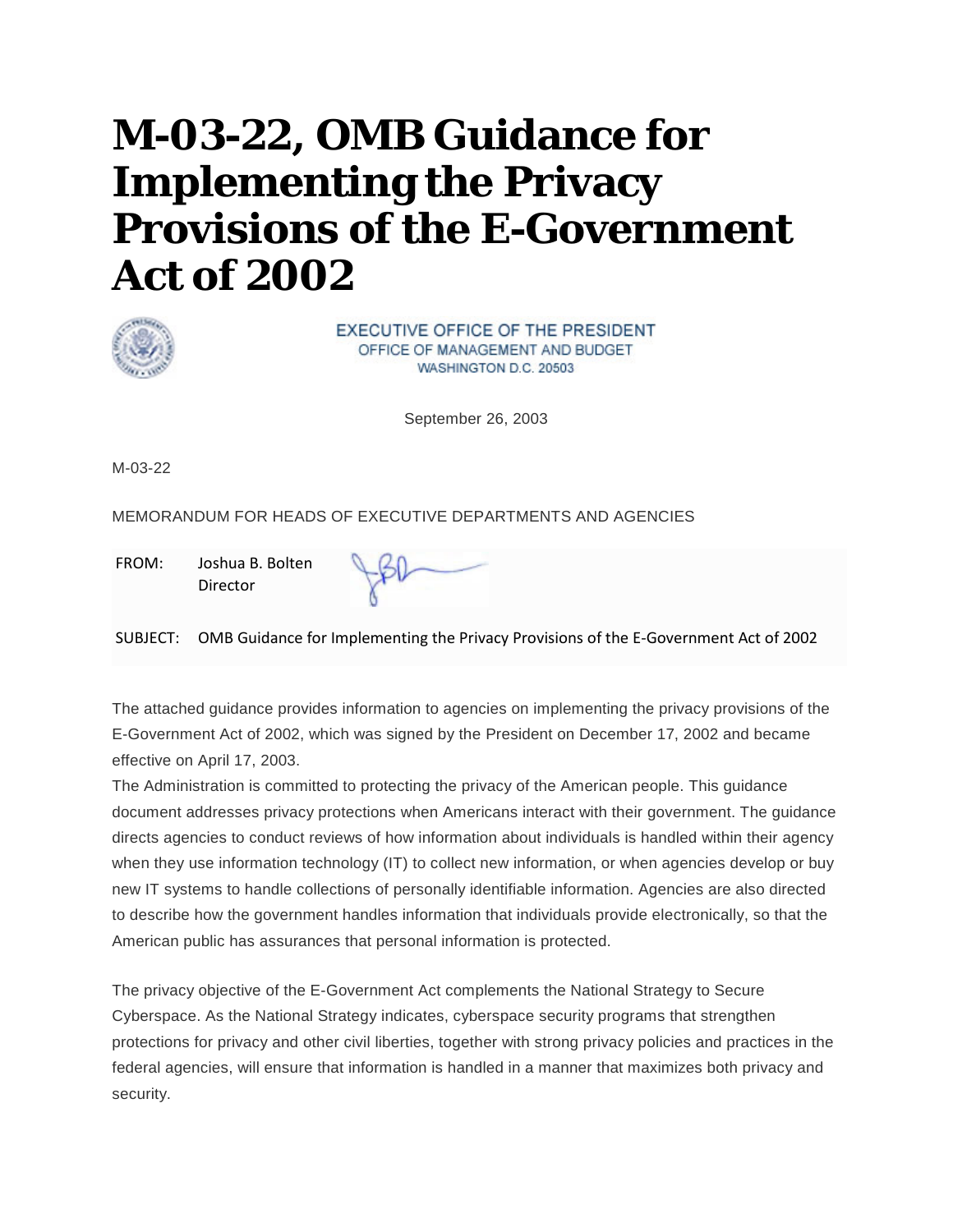#### **Background**

Section 208 of the E-Government Act of 2002 (Public Law 107-347, 44 U.S.C. Ch 36) requires that OMB issue guidance to agencies on implementing the privacy provisions of the E-Government Act (see Attachment A). The text of section 208 is provided as Attachment B to this Memorandum. Attachment C provides a general outline of regulatory requirements pursuant to the Children's Online Privacy Protection Act ("COPPA"). Attachment D summarizes the modifications to existing guidance resulting from this Memorandum. A complete list of OMB privacy guidance currently in effect is available at OMB's website.

As OMB has previously communicated to agencies, for purposes of their FY2005 IT budget requests, agencies should submit all required Privacy Impact Assessments no later than October 3, 2003.

For any questions about this guidance, contact Eva Kleederman, Policy Analyst, Information Policy and Technology Branch, Office of Management and Budget, phone (202) 395-3647, fax (202) 395-5167, email Eva\_Kleederman@omb.eop.gov.

**Attachments** 

*[Attachment A](#page-1-0) [Attachment B](#page-10-0) [Attachment C](#page-11-0)*

*[Attachment D](#page-13-0)*

# <span id="page-1-0"></span>**Attachment A**

# **E-Government Act Section 208 Implementation Guidance**

#### **I. General**

- A. *Requirements.* Agencies are required to:
- a. conduct privacy impact assessments for electronic information systems and collections and, in general, make them publicly available (see Section II of this Guidance),
- b. post privacy policies on agency websites used by the public (see Section III),
- c. translate privacy policies into a standardized machine-readable format (see Section IV), and
- d. report annually to OMB on compliance with section 208 of the E-Government Act of 2002 (see Section VII).
- B. *Application.* This guidance applies to:
- a. all executive branch departments and agencies ("agencies") and their contractors that use information technology or that operate websites for purposes of interacting with the public;
- b. relevant cross-agency initiatives, including those that further electronic government.
- C. *Modifications to Current Guidance.* Where indicated, this Memorandum modifies the following three memoranda, which are replaced by this guidance (see summary of modifications at Attachment D):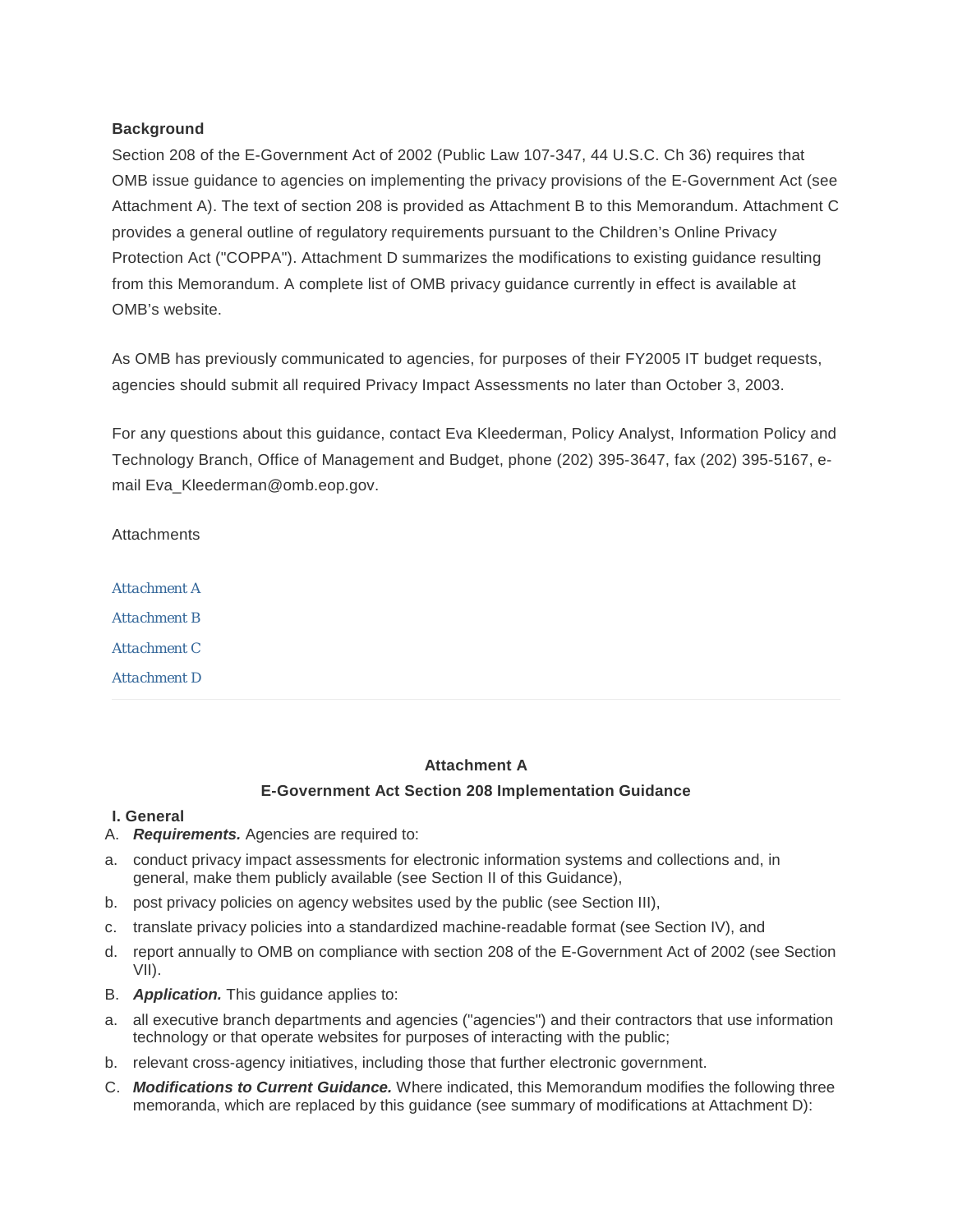- a. [Memorandum 99-05](https://www.whitehouse.gov/wp-content/uploads/2017/11/1999-M-99-05-Instructions-on-Complying-with-Presidents-Memorandum-of-May-14-1998-Privacy-and-Personal-Information-in-Federal-Records.pdf) (January 7, 1999), directing agencies to examine their procedures for ensuring the privacy of personal information in federal records and to designate a senior official to assume primary responsibility for privacy policy;
- b. [Memorandum 99-18](https://www.whitehouse.gov/wp-content/uploads/2017/11/1999-M-99-18-Privacy-Policies-on-Federal-Web-Sites.pdf) (June 2, 1999), concerning posting privacy policies on major entry points to government web sites as well as on any web page collecting substantial personal information from the public; and
- c. [Memorandum 00-13](https://www.whitehouse.gov/wp-content/uploads/2017/11/2000-M-00-13-Privacy-Policies-and-Data-Collection-on-Federal-Web-Sites-1.pdf) (June 22, 2000), concerning (i) the use of tracking technologies such as persistent cookies and (ii) parental consent consistent with the Children's Online Privacy Protection Act ("COPPA").

## **II. Privacy Impact Assessment** A. *Definitions.*

- a. *Individual* means a citizen of the United States or an alien lawfully admitted for permanent residence[.1](https://obamawhitehouse.archives.gov/omb/memoranda_m03-22/#1)
- b. *Information in identifiable form* is information in an IT system or online collection: (i) that directly identifies an individual (e.g., name, address, social security number or other identifying number or code, telephone number, email address, etc.) or (ii) by which an agency intends to identify specific individuals in conjunction with other data elements, i.e., indirect identification. (These data elements may include a combination of gender, race, birth date, geographic indicator, and other descriptors)[.2](https://obamawhitehouse.archives.gov/omb/memoranda_m03-22/#2)
- c. *Information technology (IT)* means, as defined in the Clinger-Cohen Ac[t3,](https://obamawhitehouse.archives.gov/omb/memoranda_m03-22/#3) any equipment, software or interconnected system or subsystem that is used in the automatic acquisition, storage, manipulation, management, movement, control, display, switching, interchange, transmission, or reception of data or information.
- d. *Major information system* embraces "large" and "sensitive" information systems and means, as defined in OMB Circular A-130 (Section 6.u.) and annually in OMB Circular A-11 (section 300-4 (2003)), a system or project that requires special management attention because of its: (i) importance to the agency mission, (ii) high development, operating and maintenance costs, (iii) high risk, (iv) high return, (v) significant role in the administration of an agency's programs, finances, property or other resources.
- e. *National Security Systems* means, as defined in the Clinger-Cohen Ac[t4,](https://obamawhitehouse.archives.gov/omb/memoranda_m03-22/#4) an information system operated by the federal government, the function, operation or use of which involves: (a) intelligence activities, (b) cryptologic activities related to national security, (c) command and control of military forces, (d) equipment that is an integral part of a weapon or weapons systems, or (e) systems critical to the direct fulfillment of military or intelligence missions, but does not include systems used for routine administrative and business applications, such as payroll, finance, logistics and personnel management.
- f. *Privacy Impact Assessment (PIA)* is an analysis of how information is handled: (i) to ensure handling conforms to applicable legal, regulatory, and policy requirements regarding privacy, (ii) to determine the risks and effects of collecting, maintaining and disseminating information in identifiable form in an electronic information system, and (iii) to examine and evaluate protections and alternative processes for handling information to mitigate potential privacy risks.
- g. *Privacy policy in standardized machine-readable format* means a statement about site privacy practices written in a standard computer language (not English text) that can be read automatically by a web browser.
- B. *When to conduct a PIA:*[5](https://obamawhitehouse.archives.gov/omb/memoranda_m03-22/#5)
- a. *The E-Government Act requires agencies to conduct a PIA before:*
- 1. developing or procuring IT systems or projects that collect, maintain or disseminate information in identifiable form from or about members of the public, or
- 2. initiating, consistent with the Paperwork Reduction Act, a new electronic collection of information in identifiable form for 10 or more persons (excluding agencies, instrumentalities or employees of the federal government).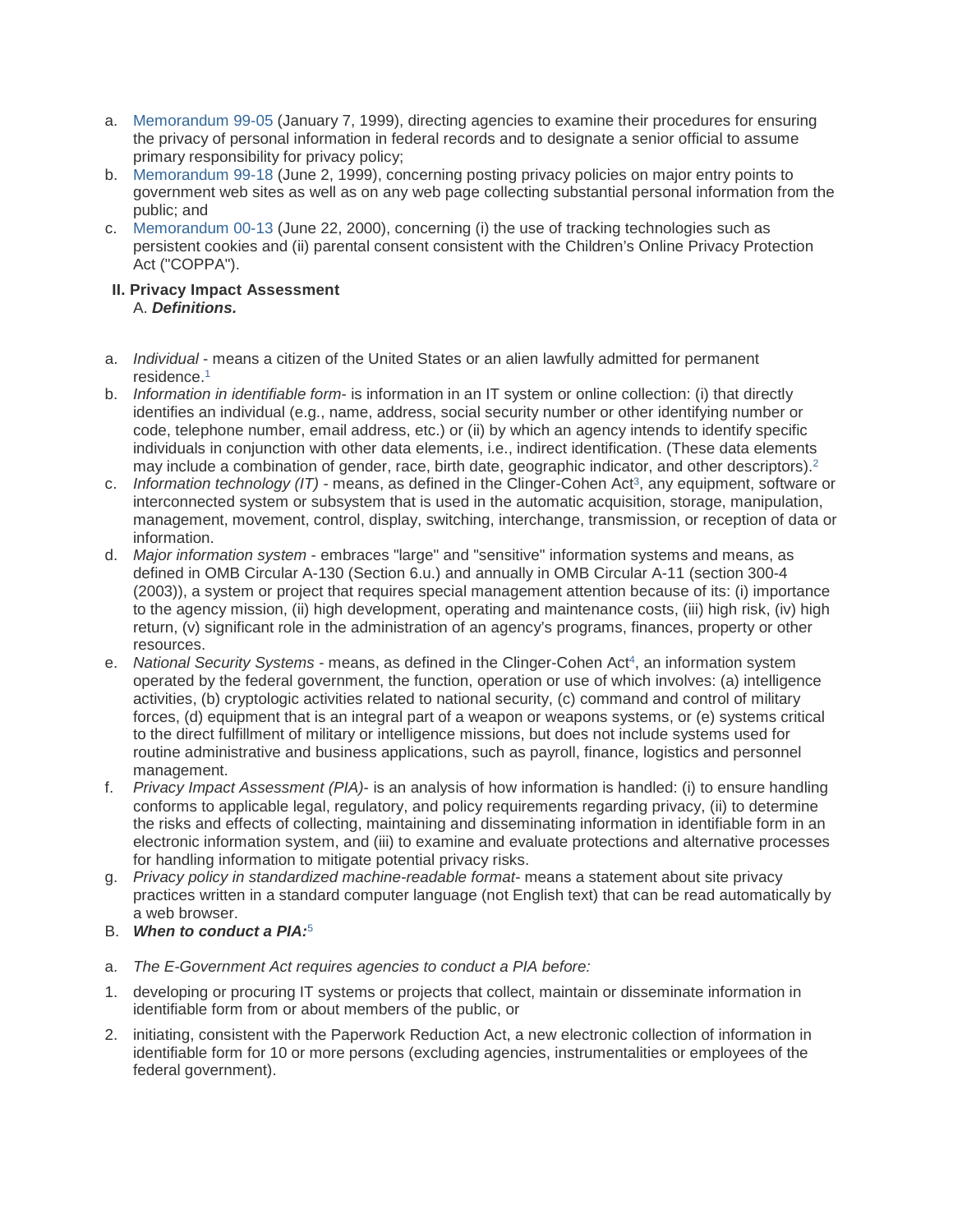- b. *In general, PIAs are required to be performed and updated as necessary where a system change creates new privacy risks. For example:*
- 1. Conversions when converting paper-based records to electronic systems;
- 2. Anonymous to Non-Anonymous when functions applied to an existing information collection change anonymous information into information in identifiable form;
- 3. Significant System Management Changes when new uses of an existing IT system, including application of new technologies, significantly change how information in identifiable form is managed in the system:
	- For example, when an agency employs new relational database technologies or web-based processing to

access multiple data stores; such additions could create a more open environment and avenues for exposure

of data that previously did not exist.

- 4. Significant Merging when agencies adopt or alter business processes so that government databases holding information in identifiable form are merged, centralized, matched with other databases or otherwise significantly manipulated:
	- For example, when databases are merged to create one central source of information; such a link may

aggregate data in ways that create privacy concerns not previously at issue.

- 5. New Public Access when user-authenticating technology (e.g., password, digital certificate, biometric) is newly applied to an electronic information system accessed by members of the public;
- 6. Commercial Sources when agencies systematically incorporate into existing information systems databases of information in identifiable form purchased or obtained from commercial or public sources. (Merely querying such a source on an ad hoc basis using existing technology does not trigger the PIA requirement);
- 7. New Interagency Uses when agencies work together on shared functions involving significant new uses or exchanges of information in identifiable form, such as the cross-cutting E-Government initiatives; in such cases, the lead agency should prepare the PIA;
	- For example the Department of Health and Human Services, the lead agency for the Administration's Public

Health Line of Business (LOB) Initiative, is spearheading work with several agencies to define requirements for

integration of processes and accompanying information exchanges. HHS would thus prepare the PIA to ensure

that all privacy issues are effectively managed throughout the development of this cross agency IT investment.

- 8. Internal Flow or Collection when alteration of a business process results in significant new uses or disclosures of information or incorporation into the system of additional items of information in identifiable form:
	- For example, agencies that participate in E-Gov initiatives could see major changes in how they conduct business internally or collect information, as a result of new business processes or E-Gov requirements. In

most cases the focus will be on integration of common processes and supporting data. Any business change

that results in substantial new requirements for information in identifiable form could warrant examination of

privacy issues.

- 9. Alteration in Character of Data when new information in identifiable form added to a collection raises the risks to personal privacy (for example, the addition of health or financial information)
- c. *No PIA is required where information relates to internal government operations, has been previously assessed under an evaluation similar to a PIA, or where privacy issues are unchanged, as in the following circumstances:*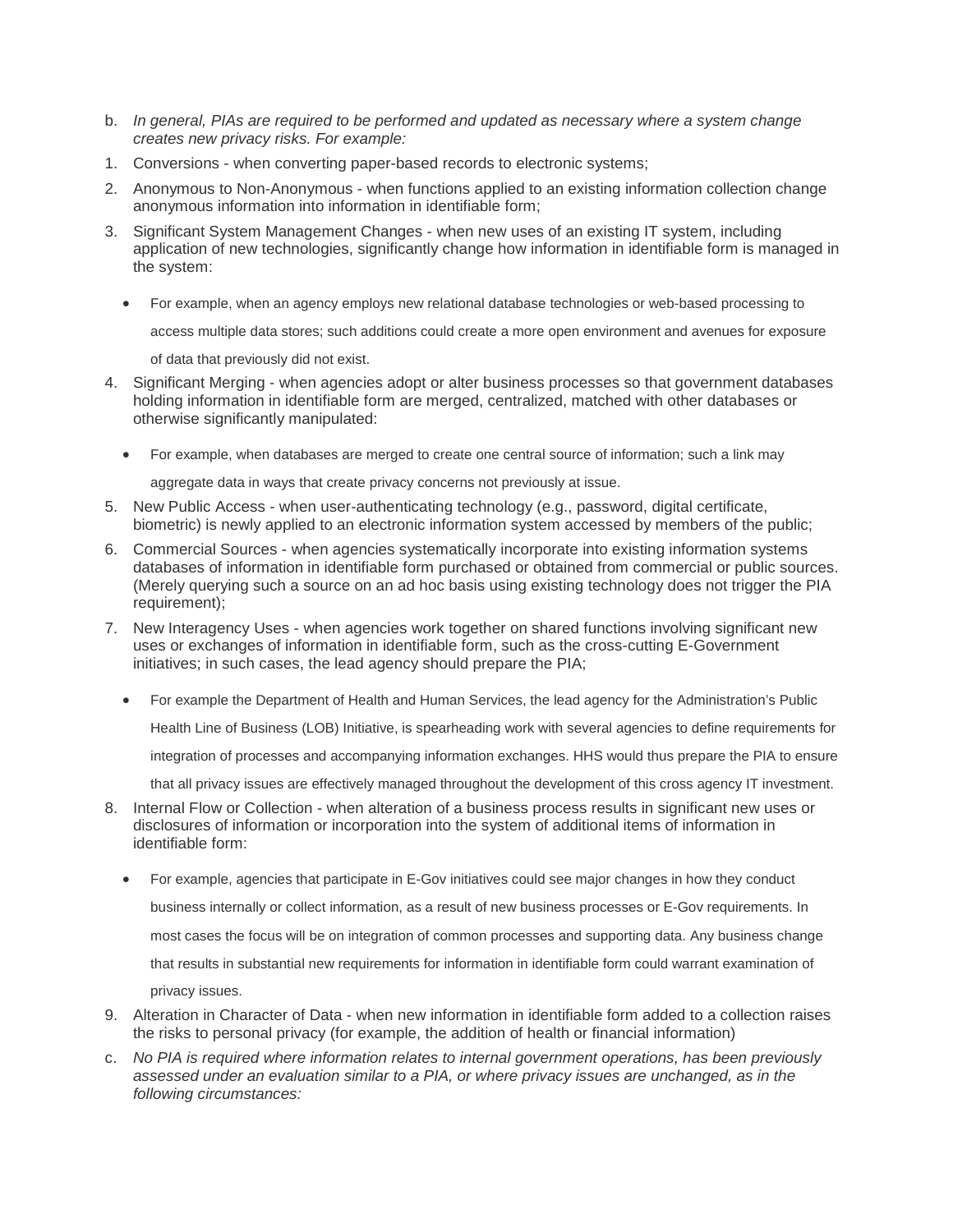- 1. for government-run websites, IT systems or collections of information to the extent that they do not collect or maintain information in identifiable form about members of the general public (this includes government personnel and government contractors and consultants)[;6](https://obamawhitehouse.archives.gov/omb/memoranda_m03-22/#6)
- 2. for government-run public websites where the user is given the option of contacting the site operator for the limited purposes of providing feedback (e.g., questions or comments) or obtaining additional information;
- 3. for national security systems defined at 40 U.S.C. 11103 as exempt from the definition of information technology (see section 202(i) of the E-Government Act);
- 4. when all elements of a PIA are addressed in a matching agreement governed by the computer matching provisions of the Privacy Act (see 5 U.S.C. §§ 552a(8-10), (e)(12), (o), (p), (q), (r), (u)), which specifically provide privacy protection for matched information;
- 5. when all elements of a PIA are addressed in an interagency agreement permitting the merging of data for strictly statistical purposes and where the resulting data are protected from improper disclosure and use under Title V of the E-Government Act of 2002;
- 6. if agencies are developing IT systems or collecting non-identifiable information for a discrete purpose, not involving matching with or retrieval from other databases that generates information in identifiable form;
- 7. for minor changes to a system or collection that do not create new privacy risks.
- d. *Update of PIAs:* Agencies must update their PIAs to reflect changed information collection authorities, business processes or other factors affecting the collection and handling of information in identifiable form.
- C. *Conducting a PIA.*
- a. *Content.*
- 1. PIAs must analyze and describe:
- 1. what information is to be collected (e.g., nature and source);
- 2. why the information is being collected (e.g., to determine eligibility);
- 3. intended use of the information (e.g., to verify existing data);
- 4. with whom the information will be shared (e.g., another agency for a specified programmatic purpose);
- 5. what opportunities individuals have to decline to provide information (i.e., where providing information is voluntary) or to consent to particular uses of the information (other than required or authorized uses), and how individuals can grant consent;
- 6. how the information will be secured (e.g., administrative and technological controls<sup>7</sup>); and
- 7. whether a system of records is being created under the Privacy Act, 5 U.S.C. 552a.
- 2. Analysis: PIAs must identify what choices the agency made regarding an IT system or collection of information as a result of performing the PIA.
- b. Agencies should commence a PIA when they begin to develop a new or significantly modified IT system or information collection:
- 1. *Specificity.* The depth and content of the PIA should be appropriate for the nature of the information to be collected and the size and complexity of the IT system.
- 1. *IT development stage.* PIAs conducted at this stage:
- 1. should address privacy in the documentation related to systems development, including, as warranted and appropriate, statement of need, functional requirements analysis, alternatives analysis, feasibility analysis, benefits/cost analysis, and, especially, initial risk assessment;
- 2. should address the impact the system will have on an individual's privacy, specifically identifying and evaluating potential threats relating to each of the elements identified in section II.C.1.a.(i)-(vii) above, to the extent these elements are known at the initial stages of development;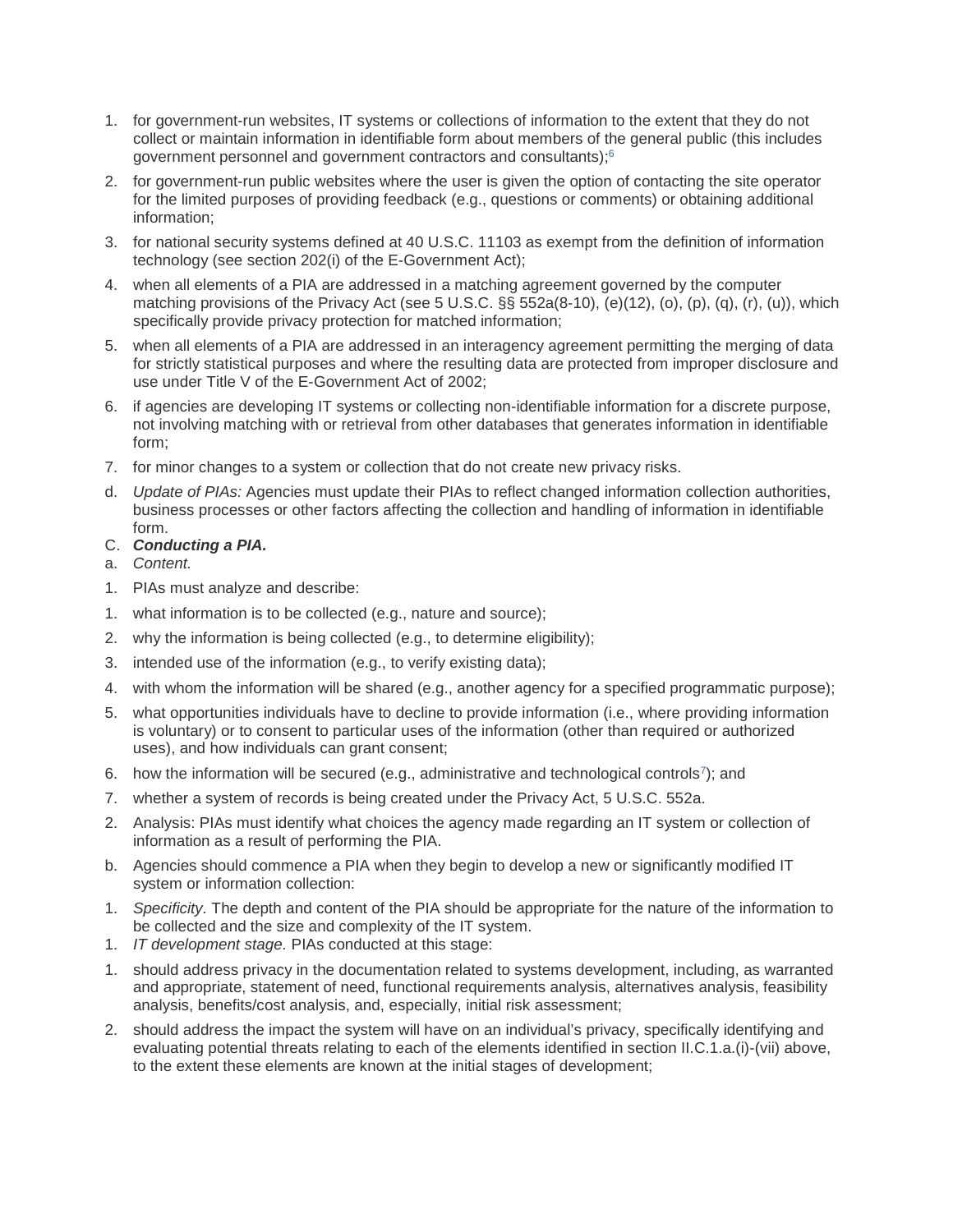- 3. may need to be updated before deploying the system to consider elements not identified at the concept stage (e.g., retention or disposal of information), to reflect a new information collection, or to address choices made in designing the system or information collection as a result of the analysis.
- 2. *Major information systems.* PIAs conducted for these systems should reflect more extensive analyses of:
- 1. the consequences of collection and flow of information,
- 2. the alternatives to collection and handling as designed,
- 3. the appropriate measures to mitigate risks identified for each alternative and,
- 4. the rationale for the final design choice or business process.
- 3. *Routine database systems.* Agencies may use a standardized approach (e.g., checklist or template) for PIAs involving simple systems containing routine information and involving limited use and access.
- 2. *Information life cycle analysis/collaboration.* Agencies must consider the information "life cycle" (i.e., collection, use, retention, processing, disclosure and destruction) in evaluating how information handling practices at each stage may affect individuals' privacy. To be comprehensive and meaningful, privacy impact assessments require collaboration by program experts as well as experts in the areas of information technology, IT security, records management and privacy.
- c. *Review and publication.*
- 1. a. Agencies must ensure that:
- 1. the PIA document and, if prepared, summary are approved by a "reviewing official" (the agency CIO or other agency head designee, who is other than the official procuring the system or the official who conducts the PIA);
- 2. for each covered IT system for which 2005 funding is requested, and consistent with previous guidance from OMB, the PIA is submitted to the Director of OMB no later than October 3, 2003 (submitted electronically to PIA@omb.eop.gov along with the IT investment's unique identifier as described in OMB Circular A-11, instructions for the Exhibit 300<sup>8</sup>); and
- 3. the PIA document and, if prepared, summary, are made publicly available (consistent with executive branch policy on the release of information about systems for which funding is proposed).
- 1. Agencies may determine to not make the PIA document or summary publicly available to the extent that publication would raise security concerns, reveal classified (i.e., national security) information or sensitive information (e.g., potentially damaging to a national interest, law enforcement effort or competitive business interest) contained in an assessment<sup>9</sup>. Such information shall be protected and handled consistent with the Freedom of Information Act (FOIA).
- 2. Agencies should not include information in identifiable form in their privacy impact assessments, as there is no need for the PIA to include such information. Thus, agencies may not seek to avoid making the PIA publicly available on these grounds.
- D. *Relationship to requirements under the Paperwork Reduction Act (PRA)*[10.](https://obamawhitehouse.archives.gov/omb/memoranda_m03-22/#10)
- a. Joint Information Collection Request (ICR) and PIA. Agencies undertaking new electronic information collections may conduct and submit the PIA to OMB, and make it publicly available, as part of the SF83 Supporting Statement (the request to OMB to approve a new agency information collection).
- b. If Agencies submit a Joint ICR and PIA:
- 1. All elements of the PIA must be addressed and identifiable within the structure of the Supporting Statement to the ICR, including:
- 1. a description of the information to be collected in the response to Item 1 of the Supporting Statement<sup>11</sup>;
- 2. a description of how the information will be shared and for what purpose in Item 2 of the Supporting Statement $12$ :
- 3. a statement detailing the impact the proposed collection will have on privacy in Item 2 of the Supporting Statement<sup>13</sup>;
- 4. a discussion in item 10 of the Supporting Statement of: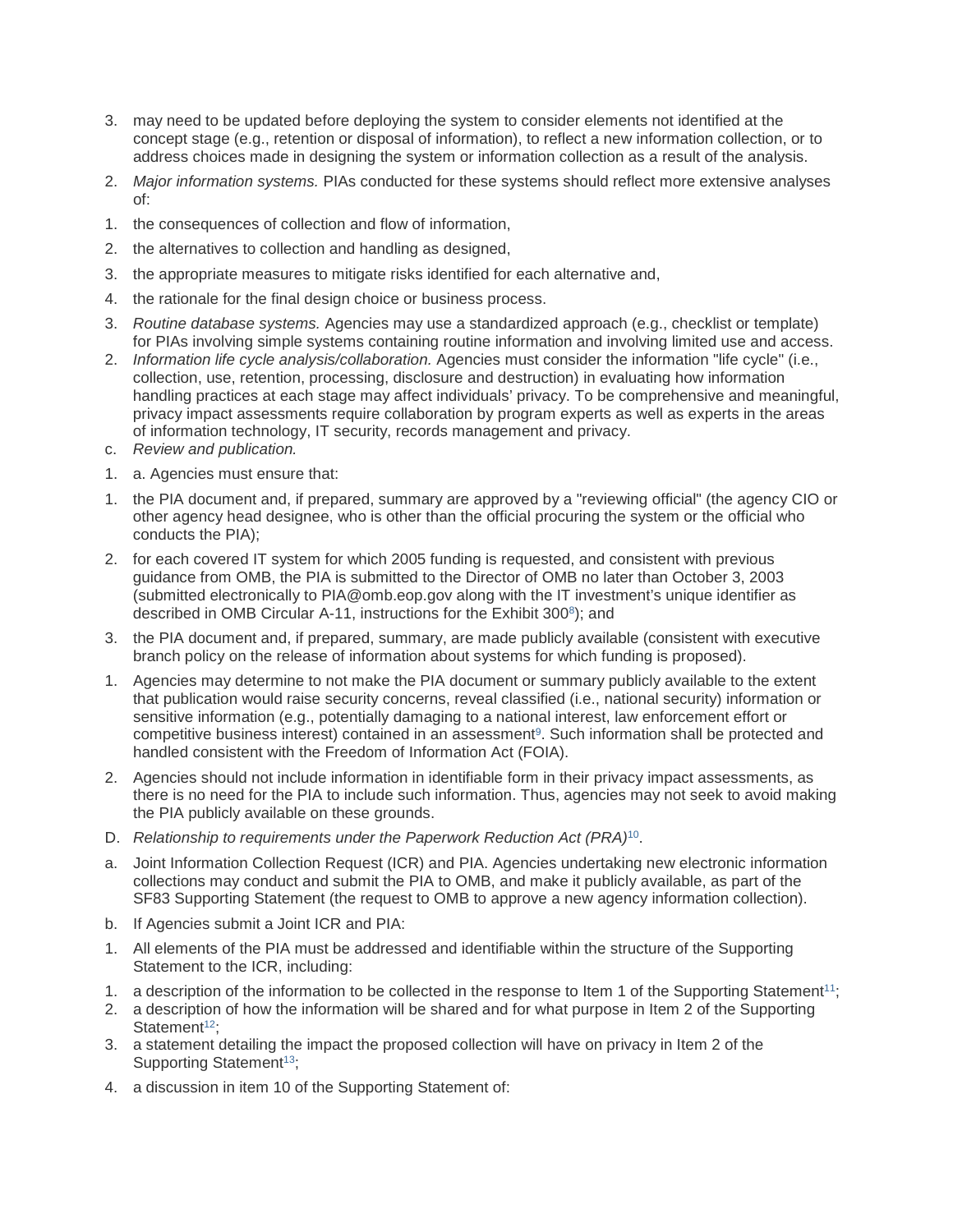- 1. whether individuals are informed that providing the information is mandatory or voluntary
- 2. opportunities to consent, if any, to sharing and submission of information;
- 3. how the information will be secured; and
- 4. whether a system of records is being created under the Privacy Act)<sup>14</sup>.
- 2. For additional information on the requirements of an ICR, please consult your agency's organization responsible for PRA compliance.
- c. Agencies need not conduct a new PIA for simple renewal requests for information collections under the PRA. As determined by reference to section II.B.2. above, agencies must separately consider the need for a PIA when amending an ICR to collect information that is significantly different in character from the original collection.
- E. *Relationship to requirements under the Privacy Act of 1974, 5 U.S. C. 552a*.
- a. Agencies may choose to conduct a PIA when developing the System of Records (SOR) notice required by subsection (e)(4) of the Privacy Act, in that the PIA and SOR overlap in content (e.g., the categories of records in the system, the uses of the records, the policies and practices for handling, etc.).
- b. Agencies, in addition, may make the PIA publicly available in the Federal Register along with the Privacy Act SOR notice.
- c. Agencies must separately consider the need for a PIA when issuing a change to a SOR notice (e.g., a change in the type or category of record added to the system may warrant a PIA).

## **III. Privacy Policies on Agency Websites**

- A. *Privacy Policy Clarification.* To promote clarity to the public, agencies are required to refer to their general web site notices explaining agency information handling practices as the "Privacy Policy."
- B. *Effective Date.* Agencies are expected to implement the following changes to their websites by December 15, 2003.
- C. *Exclusions:* For purposes of web privacy policies, this guidance does not apply to:
- a. information other than "government information" as defined in [OMB Circular A-130;](https://obamawhitehouse.archives.gov/omb/circulars_a130_a130trans4/)
- b. agency intranet web sites that are accessible only by authorized government users (employees, contractors, consultants, fellows, grantees);
- c. national security systems defined at 40 U.S.C. 11103 as exempt from the definition of information technology (see section 202(i) of the E-government Act).
- D. *Content of Privacy Policies.*
- a. Agency Privacy Policies must comply with guidance issued in OMB [Memorandum 99-18](https://obamawhitehouse.archives.gov/omb/memoranda_m99-18/) and must now also include the following two new content areas:
- 1. *Consent to collection and sharing*[15.](https://obamawhitehouse.archives.gov/omb/memoranda_m03-22/#15) Agencies must now ensure that privacy policies:
- 1. inform visitors whenever providing requested information is voluntary;
- 2. inform visitors how to grant consent for use of voluntarily-provided information; and
- 3. inform visitors how to grant consent to use mandatorily-provided information for other than statutorilymandated uses or authorized routine uses under the Privacy Act.
- 2. *Rights under the Privacy Act or other privacy laws*[16.](https://obamawhitehouse.archives.gov/omb/memoranda_m03-22/#16) Agencies must now also notify web-site visitors of their rights under the Privacy Act or other privacy-protecting laws that may primarily apply to specific agencies (such as the Health Insurance Portability and Accountability Act of 1996, the IRS Restructuring and Reform Act of 1998, or the Family Education Rights and Privacy Act):
- 1. in the body of the web privacy policy;
- 2. via link to the applicable agency regulation (e.g., Privacy Act regulation and pertinent system notice); or
- 3. via link to other official summary of statutory rights (such as the summary of Privacy Act rights in the FOIA/Privacy Act Reference Materials posted by the Federal Consumer Information Center at [www.Firstgov.gov\)](http://www.firstgov.gov/).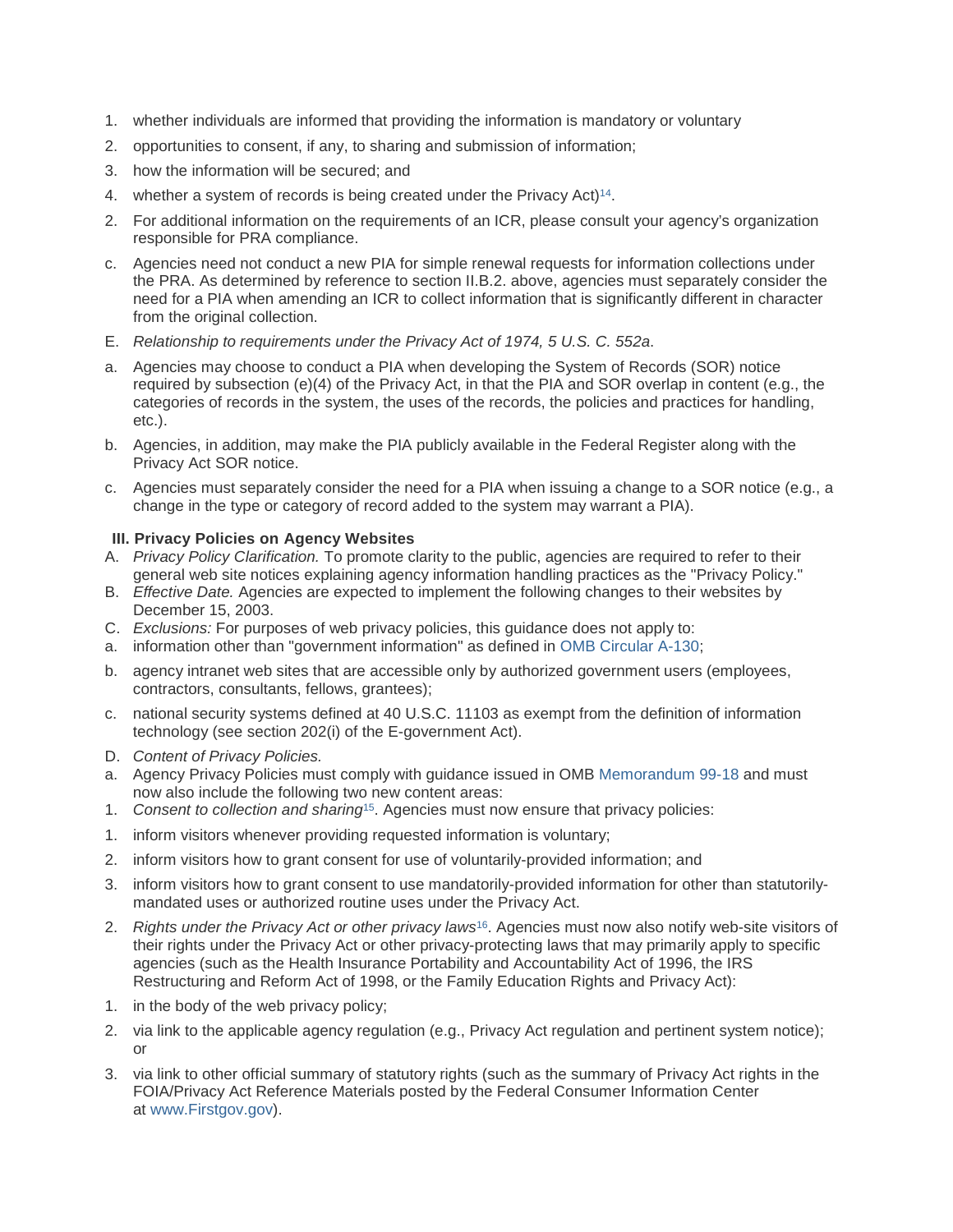- b. Agency Privacy Policies must continue to address the following, modified, requirements:
- 1. Nature, purpose, use and sharing of information collected . Agencies should follow existing policies (issued in [OMB Memorandum 99-18\)](https://www.whitehouse.gov/wp-content/uploads/2017/11/1999-M-99-18-Privacy-Policies-on-Federal-Web-Sites.pdf) concerning notice of the nature, purpose, use and sharing of information collected via the Internet, as modified below:
- 1. *Privacy Act information.* When agencies collect information subject to the Privacy Act, agencies are directed to explain what portion of the information is maintained and retrieved by name or personal identifier in a Privacy Act system of records and provide a Privacy Act Statement either:
- 1. at the point of collection, or
- 2. via link to the agency's general Privacy Policy<sup>18</sup>.
- 2. *"Privacy Act Statements."* Privacy Act Statements must notify users of the authority for and purpose and use of the collection of information subject to the Privacy Act, whether providing the information is mandatory or voluntary, and the effects of not providing all or any part of the requested information.
- 3. *Automatically Collected Information (site management data).* Agency Privacy Policies must specify what information the agency collects automatically (i.e., user's IP address, location, and time of visit) and identify the use for which it is collected (i.e., site management or security purposes).
- 4. *Interaction with children:* Agencies that provide content to children under 13 and that collect personally identifiable information from these visitors should incorporate the requirements of the Children's Online Privacy Protection Act ("COPPA") into their Privacy Policies (see Attachment C)<sup>19</sup>.
- 5. *Tracking and customization activities.*Agencies are directed to adhere to the following modifications to [OMB Memorandum 00-13](https://www.whitehouse.gov/wp-content/uploads/2017/11/2000-M-00-13-Privacy-Policies-and-Data-Collection-on-Federal-Web-Sites-1.pdf) and the OMB follow-up guidance letter dated [September](https://obamawhitehouse.archives.gov/omb/inforeg_cookies_letter90500/) 5, 2000:
- 1. *Tracking technology prohibitions:*
- 1. agencies are prohibited from using persistent cookies or any other means (e.g., web beacons) to track visitors' activity on the Internet except as provided in subsection (b) below;
- 2. agency heads may approve, or may authorize the heads of sub-agencies or senior official(s) reporting directly to the agency head to approve, the use of persistent tracking technology for a compelling need. When used, agency's must post clear notice in the agency's privacy policy of:
	- the nature of the information collected;
	- the purpose and use for the information:
	- whether and to whom the information will be disclosed; and
	- the privacy safeguards applied to the information collected.
- 3. agencies must report the use of persistent tracking technologies as authorized for use by subsection b. above (see section VII)<sup>20</sup>.
- 2. *The following technologies are not prohibited:*
- 1. Technology that is used to facilitate a visitor's activity within a single session (e.g., a "session cookie") and does not persist over time is not subject to the prohibition on the use of tracking technology.
- 2. Customization technology (to customize a website at the visitor's request) if approved by the agency head or designee for use (see v.1.b above) and where the following is posted in the Agency's Privacy Policy:
	- the purpose of the tracking (i.e., customization of the site);
	- that accepting the customizing feature is voluntary;
	- that declining the feature still permits the individual to use the site; and
	- the privacy safeguards in place for handling the information collected.
- 3. Agency use of password access to information that does not involve "persistent cookies" or similar technology.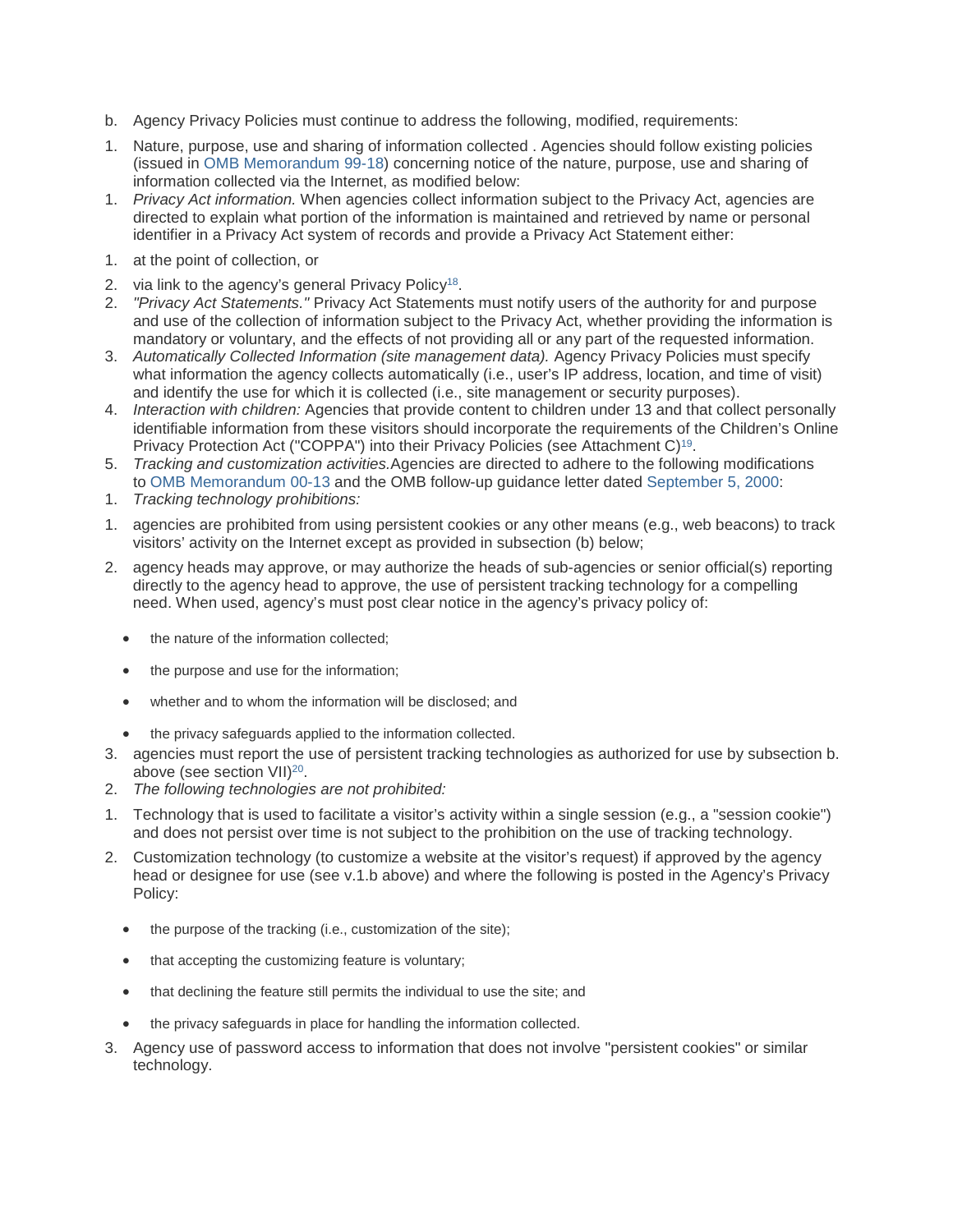- 6. *Law enforcement and homeland security sharing:* Consistent with current practice, Internet privacy policies may reflect that collected information may be shared and protected as necessary for authorized law enforcement, homeland security and national security activities.
- 2. *Security of the information*[21.](https://obamawhitehouse.archives.gov/omb/memoranda_m03-22/#21) Agencies should continue to comply with existing requirements for computer security in administering their websites<sup>22</sup> and post the following information in their Privacy Policy:
- 1. in clear language, information about management, operational and technical controls ensuring the security and confidentiality of personally identifiable records (e.g., access controls, data storage procedures, periodic testing of safeguards, etc.), and
- 2. in general terms, information about any additional safeguards used to identify and prevent unauthorized attempts to access or cause harm to information and systems. (The statement should be at a level to inform the public that their information is being protected while not compromising security.)
- E. *Placement of notices.* Agencies should continue to follow the policy identified in [OMB Memorandum](https://obamawhitehouse.archives.gov/omb/memoranda_m99-18/)  [99-18](https://obamawhitehouse.archives.gov/omb/memoranda_m99-18/) regarding the posting of privacy policies on their websites. Specifically, agencies must post (or link to) privacy policies at:
- a. their principal web site;
- b. any known, major entry points to their sites;
- c. any web page that collects substantial information in identifiable form.
- F. *Clarity of notices.* Consistent with [OMB Memorandum 99-18,](https://www.whitehouse.gov/wp-content/uploads/2017/11/1999-M-99-18-Privacy-Policies-on-Federal-Web-Sites.pdf) privacy policies must be:
- a. clearly labeled and easily accessed;
- b. written in plain language; and
- c. made clear and easy to understand, whether by integrating all information and statements into a single posting, by layering a short "highlights" notice linked to full explanation, or by other means the agency determines is effective.

# **IV. Privacy Policies in Machine-Readable Formats**

## A. *Actions.*

- a. Agencies must adopt machine readable technology that alerts users automatically about whether site privacy practices match their personal privacy preferences. Such technology enables users to make an informed choice about whether to conduct business with that site.
- b. OMB encourages agencies to adopt other privacy protective tools that become available as the technology advances.
- B. *Reporting Requirement.* Agencies must develop a timetable for translating their privacy policies into a standardized machine-readable format. The timetable must include achievable milestones that show the agency's progress toward implementation over the next year. Agencies must include this timetable in their reports to OMB (see Section VII).

# **V. Privacy Policies Incorporated by this Guidance**

In addition to the particular actions discussed above, this guidance reiterates general directives from

previous OMB Memoranda regarding the privacy of personal information in federal records and

collected on federal web sites. Specifically, existing policies continue to require that agencies:

- A. assure that their uses of new information technologies sustain, and do not erode, the protections provided in all statutes relating to agency use, collection, and disclosure of personal information;
- B. assure that personal information contained in Privacy Act systems of records be handled in full compliance with fair information practices as set out in the Privacy Act of 1974;
- C. evaluate legislative proposals involving collection, use and disclosure of personal information by the federal government for consistency with the Privacy Act of 1974;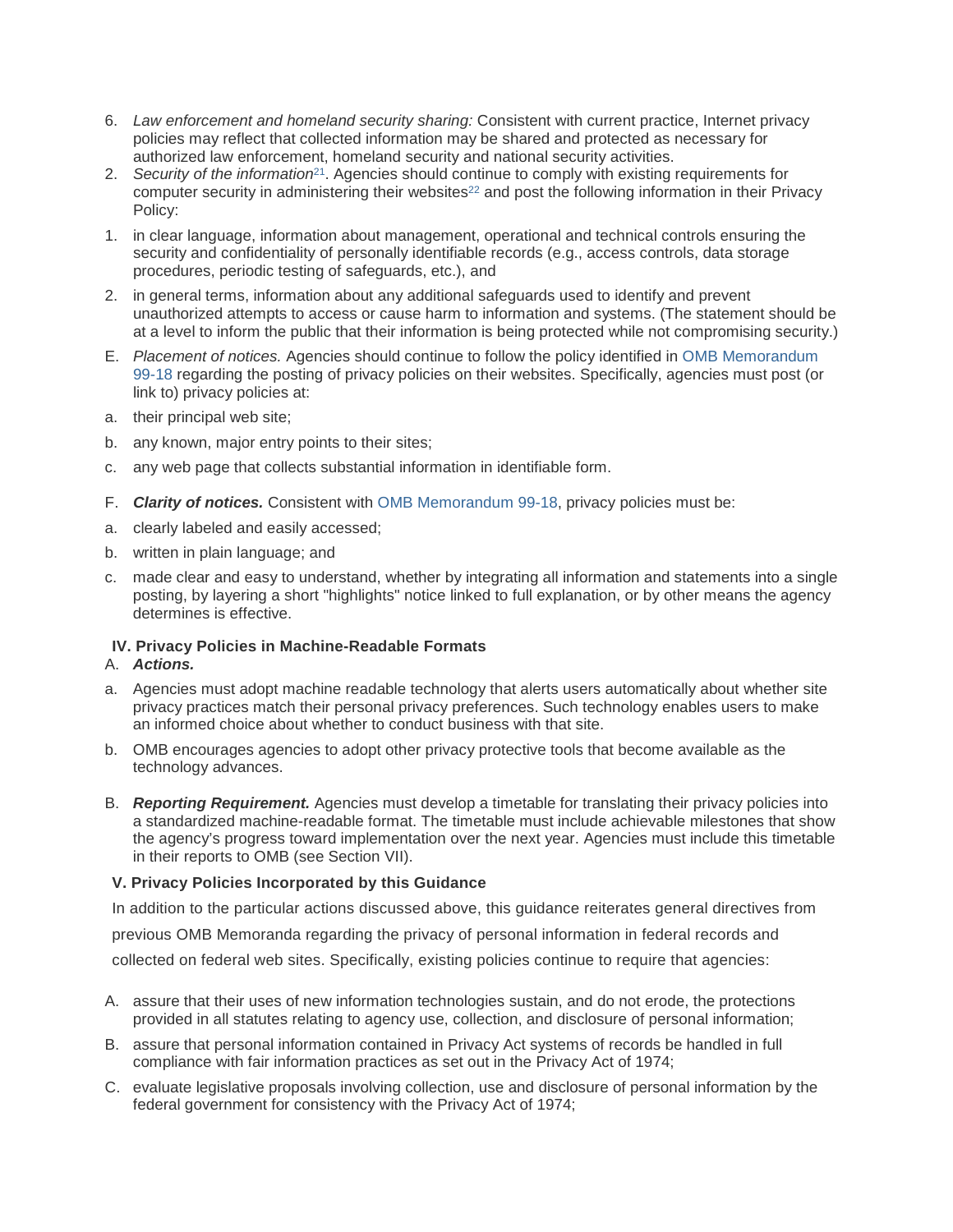- D. evaluate legislative proposals involving the collection, use and disclosure of personal information by any entity, public or private, for consistency with the Privacy Principles;
- E. ensure full adherence with stated privacy policies.

# **VI. Agency Privacy Activities/Designation of Responsible Official**

Because of the capability of information technology to capture and disseminate information in an instant, all federal employees and contractors must remain mindful of privacy and their obligation to protect information in identifiable form. In addition, implementing the privacy provisions of the E-Government Act requires the cooperation and coordination of privacy, security, FOIA/Privacy Act and project officers located in disparate organizations within agencies. Clear leadership and authority are essential.

Accordingly, this guidance builds on policy introduced in Memorandum 99-05 in the following ways:

- A. Agencies must:
- a. inform and educate employees and contractors of their responsibility for protecting information in identifiable form;
- b. identify those individuals in the agency (e.g., information technology personnel, Privacy Act Officers) that have day-to-day responsibility for implementing section 208 of the E-Government Act, the Privacy Act, or other privacy laws and policies.
- c. designate an appropriate senior official or officials (e.g., CIO, Assistant Secretary) to serve as the agency's principal contact(s) for information technology/web matters and for privacy policies. The designated official(s) shall coordinate implementation of OMB web and privacy policy and guidance.
- d. designate an appropriate official (or officials, as appropriate) to serve as the "reviewing official(s)" for agency PIAs.
- B. OMB leads a committee of key officials involved in privacy that reviewed and helped shape this guidance and that will review and help shape any follow-on privacy and web-privacy-related guidance. In addition, as part of overseeing agencies' implementation of section 208, OMB will rely on the CIO Council to collect information on agencies' initial experience in preparing PIAs, to share experiences, ideas, and promising practices as well as identify any needed revisions to OMB's guidance on PIAs.

# **VII. Reporting Requirements**

Agencies are required to submit an annual report on compliance with this guidance to OMB as part of their annual E-Government Act status report. The first reports are due to OMB by December 15, 2003. All agencies that use information technology systems and conduct electronic information collection activities must complete a report on compliance with this guidance, whether or not they submit budgets to OMB.

Reports must address the following four elements:

- A. *Information technology systems or information collections for which PIAs were conducted.* Include the mechanism by which the PIA was made publicly available (website, Federal Register, other), whether the PIA was made publicly available in full, summary form or not at all (if in summary form or not at all, explain), and, if made available in conjunction with an ICR or SOR, the publication date.
- B. *Persistent tracking technology uses.* If persistent tracking technology is authorized, include the need that compels use of the technology, the safeguards instituted to protect the information collected, the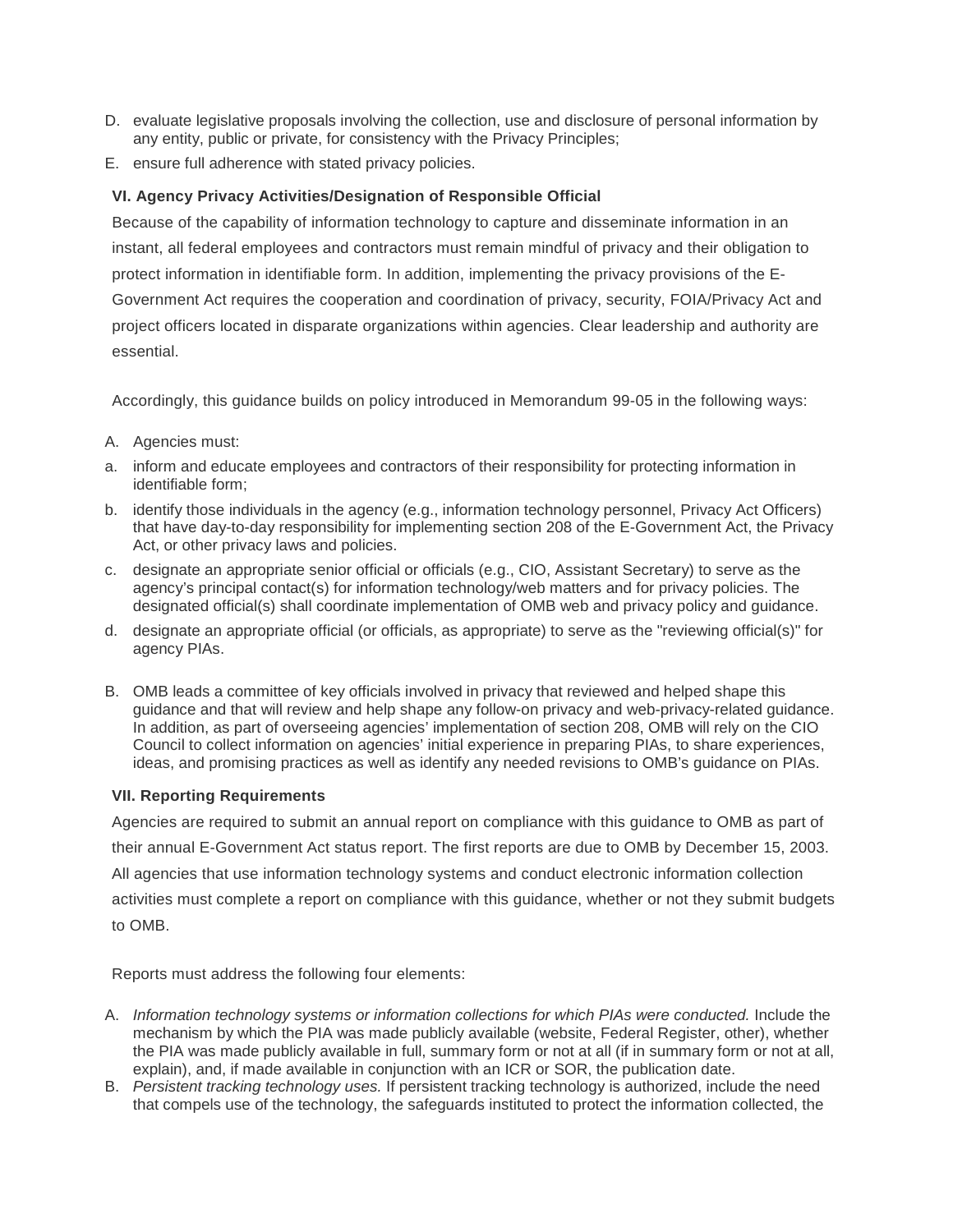agency official approving use of the tracking technology, and the actual privacy policy notification of such use.

- C. *Agency achievement of goals for machine readability*: Include goals for and progress toward achieving compatibility of privacy policies with machine-readable privacy protection technology.
- D. *Contact information.* Include the individual(s) (name and title) appointed by the head of the Executive Department or agency to serve as the agency's principal contact(s) for information technology/web matters and the individual (name and title) primarily responsible for privacy policies.

# **Attachment B**

## **E-Government Act of 2002**

# **Pub. L. No. 107-347, Dec. 17, 2002**

# <span id="page-10-0"></span>**SEC. 208. PRIVACY PROVISIONS.**

A. PURPOSE. — The purpose of this section is to ensure sufficient protections for the privacy of personal information as agencies implement citizen-centered electronic Government.

# B. PRIVACY IMPACT ASSESSMENTS.—

- 1. RESPONSIBILITIES OF AGENCIES.—
- a. IN GENERAL.—An agency shall take actions described under subparagraph (b) before—
- 1. developing or procuring information technology that collects, maintains, or disseminates information that is in an identifiable form; or
- 2. initiating a new collection of information that—
- 1. will be collected, maintained, or disseminated using information technology; and
- 2. includes any information in an identifiable form permitting the physical or online contacting of a specific individual, if identical questions have been posed to, or identical reporting requirements imposed on, 10 or more persons, other than agencies, instrumentalities, or employees of the Federal Government.
- b. AGENCY ACTIVITIES. —To the extent required under subparagraph (a), each agency shall—
- 1. conduct a privacy impact assessment;
- 2. ensure the review of the privacy impact assessment by the Chief Information Officer, or equivalent official, as determined by the head of the agency; and
- 3. if practicable, after completion of the review under clause (ii), make the privacy impact assessment publicly available through the website of the agency, publication in the Federal Register, or other means.
- c. SENSITIVE INFORMATION. —Subparagraph (b)(iii) may be modified or waived for security reasons, or to protect classified, sensitive, or private information contained in an assessment.
- d. COPY TO DIRECTOR. —Agencies shall provide the Director with a copy of the privacy impact assessment for each system for which funding is requested.
- 2. CONTENTS OF A PRIVACY IMPACT ASSESSMENT. —
- a. IN GENERAL. —The Director shall issue guidance to agencies specifying the required contents of a privacy impact assessment.
- b. GUIDANCE. The guidance shall—
- 1. ensure that a privacy impact assessment is commensurate with the size of the information system being assessed, the sensitivity of information that is in an identifiable form in that system, and the risk of harm from unauthorized release of that information; and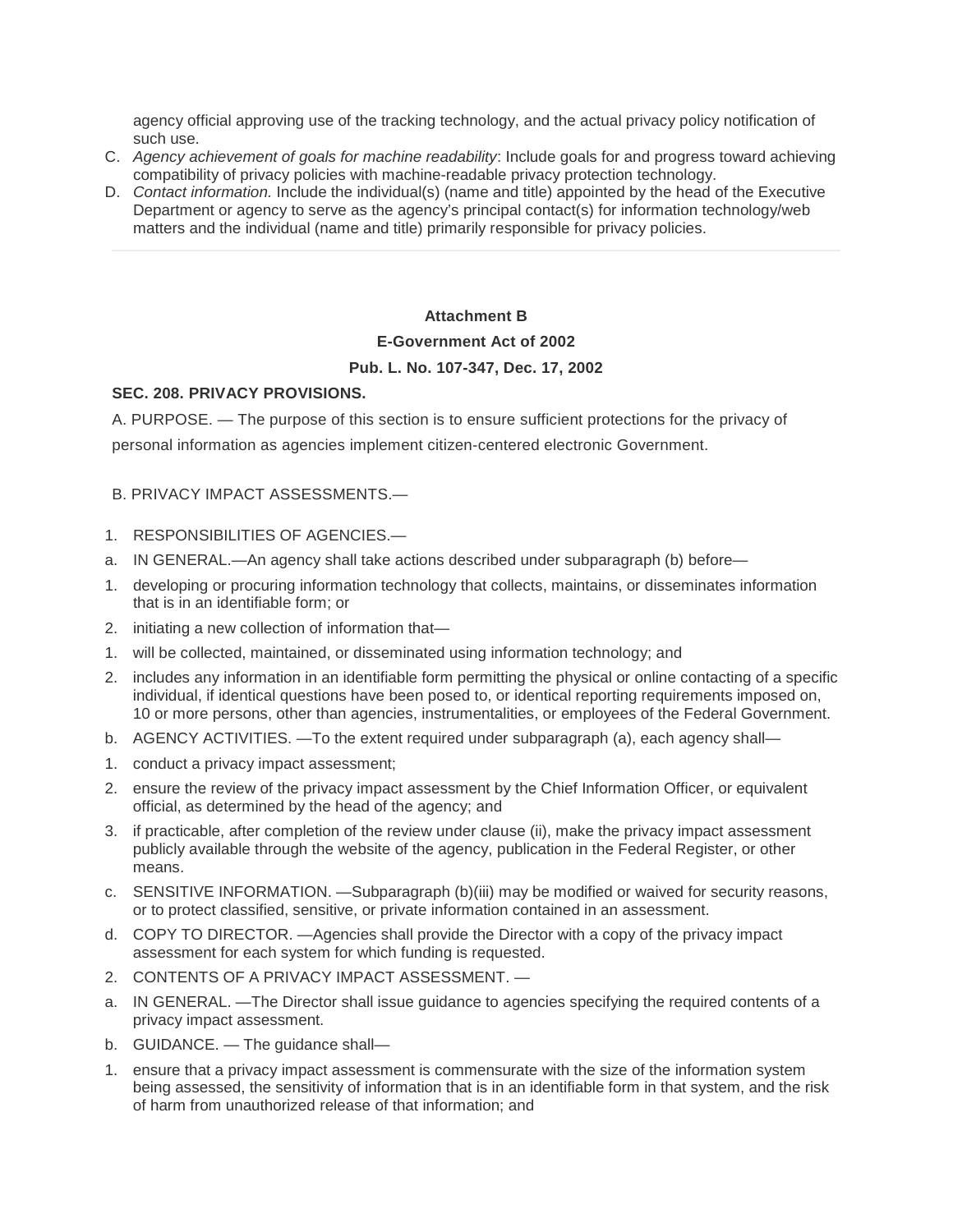- 2. require that a privacy impact assessment address—
- 1. what information is to be collected;
- 2. why the information is being collected;
- 3. the intended use of the agency of the information;
- 4. with whom the information will be shared;
- 5. what notice or opportunities for consent would be provided to individuals regarding what information is collected and how that information is shared;
- 6. how the information will be secured; and
- 7. whether a system of records is being created under section 552a of title 5, United States Code, (commonly referred to as the `Privacy Act').
- 3. RESPONSIBILITIES OF THE DIRECTOR.—The Director shall—
- a. develop policies and guidelines for agencies on the conduct of privacy impact assessments;
- b. oversee the implementation of the privacy impact assessment process throughout the Government; and
- c. require agencies to conduct privacy impact assessments of existing information systems or ongoing collections of information that is in an identifiable form as the Director determines appropriate.
- C. PRIVACY PROTECTIONS ON AGENCY WEBSITES. —
- 1. PRIVACY POLICIES ON WEBSITES. —
- a. GUIDELINES FOR NOTICES. —The Director shall develop guidance for privacy notices on agency websites used by the public.
- b. CONTENTS. —The guidance shall require that a privacy notice address, consistent with section 552a of title 5, United States Code—
- 1. what information is to be collected;
- 2. why the information is being collected;
- 3. the intended use of the agency of the information;
- 4. with whom the information will be shared;
- 5. what notice or opportunities for consent would be provided to individuals regarding what information is collected and how that information is shared;
- 6. how the information will be secured; and
- 7. the rights of the individual under section 552a of title 5, United States Code (commonly referred to as the `Privacy Act'), and other laws relevant to the protection of the privacy of an individual.
- 2. PRIVACY POLICIES IN MACHINE-READABLE FORMATS. The Director shall issue guidance requiring agencies to translate privacy policies into a standardized machine-readable format.

D. DEFINITION. —In this section, the term `identifiable form' means any representation of information that permits the identity of an individual to whom the information applies to be reasonably inferred by either direct or indirect means.

# <span id="page-11-0"></span>**Attachment C**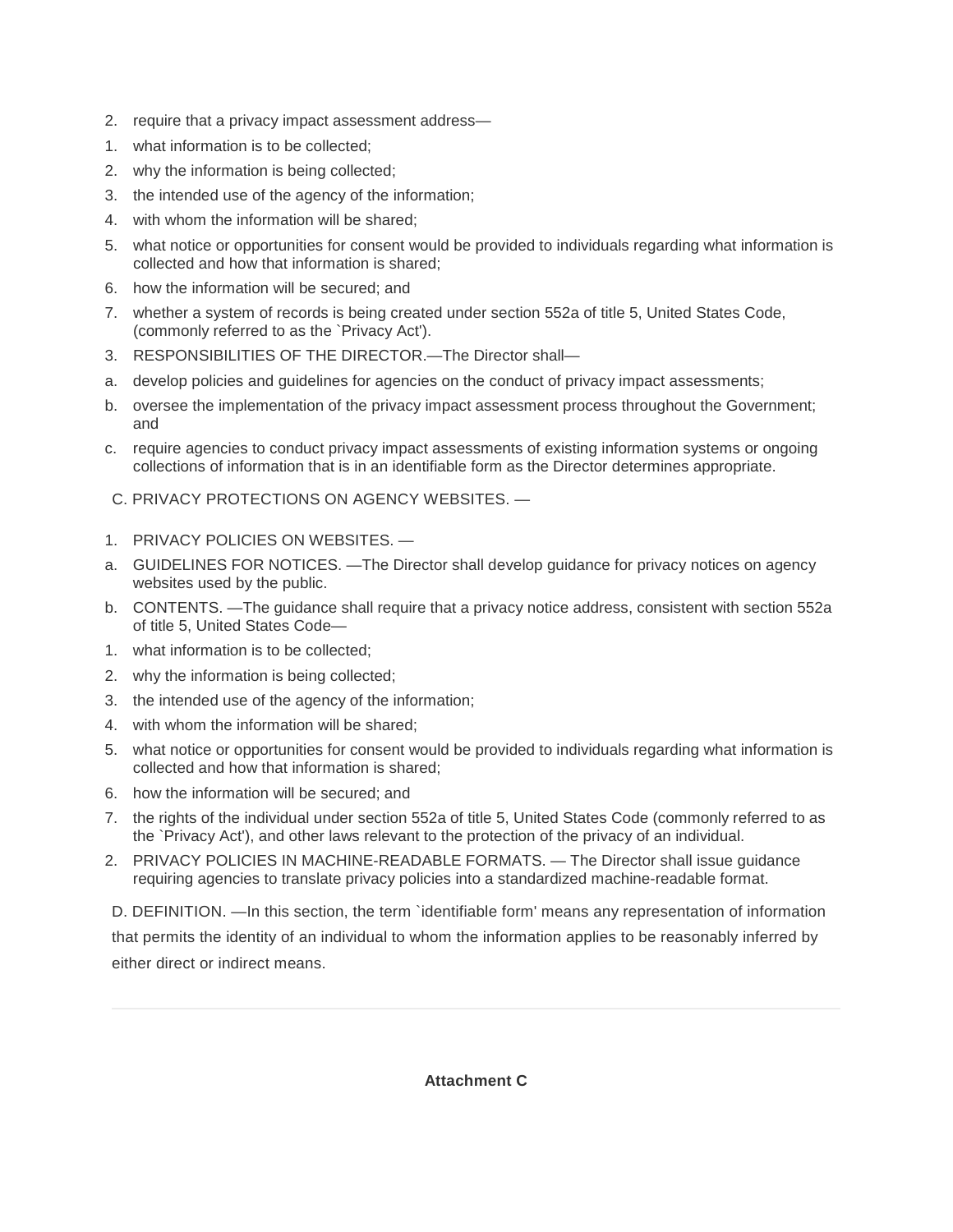*This attachment is a summary by the Federal Trade Commission of its guidance regarding federal agency compliance with the Children's Online Privacy Protection Act (COPPA).*

The hallmarks of COPPA for purposes of federal online activity are (i) notice of information collection practices (ii) verifiable parental consent and (iii) access, as generally outlined below:

• Notice of Information Collection Practices

Agencies whose Internet sites offer a separate children's area and collect personal information from them must post a clear and prominent link to its Internet privacy policy on the home page of the children's area and at each area where it collects personal information from children. The privacy policy should provide the name and contact information of the agency representative required to respond to parental inquiries about the site. Importantly, the privacy policy should inform parents about the kinds of information collected from children, how the information is collected (directly, or through cookies), how the information is used, and procedures for reviewing/deleting the information obtained from children.

In addition, the privacy policy should inform parents that only the minimum information necessary for participation in the activity is collected from the child.In addition to providing notice by posting a privacy policy, notice of an Internet site's information collection practices must be sent directly to a parent when a site is requesting parental consent to collection personal information from a child. This direct notice should tell parents that the site would like to collect personal information from their child, that their consent is required for this collection, and how consent can be provided. The notice should also contain the information set forth in the site's privacy policy, or provide an explanatory link to the privacy policy.

• Verifiable Parental Consent

With limited exceptions, agencies must obtain parental consent before collecting any personal information from children under the age of 13. If agencies are using the personal information for their internal use only, they may obtain parental consent through an e-mail message from the parent, as long as they take additional steps to increase the likelihood that the parent has, in fact, provided the consent. For example, agencies might seek confirmation from a parent in a delayed confirmatory e-mail, or confirm the parent's consent by letter or phone call<sup>23</sup>.

However, if agencies disclose the personal information to third parties or the public (through chat rooms or message boards), only the most reliable methods of obtaining consent must be used. These methods include: (i) obtaining a signed form from the parent via postal mail or facsimile, (ii) accepting and verifying a credit card number in connection with a transaction, (iii) taking calls from parents through a toll-free telephone number staffed by trained personnel, or (iv) email accompanied by digital signature.

Although COPPA anticipates that private sector Internet operators may share collected information with third parties (for marketing or other commercial purposes) and with the public (through chat rooms or message boards), as a general principle, federal agencies collect information from children only for purposes of the immediate online activity or other, disclosed, internal agency use. (Internal agency use of collected information would include release to others who use it solely to provide support for the internal operations of the site or service, including technical support and order fulfillment.) By analogy to COPPA and consistent with the Privacy Act, agencies may not use information collected from children in any manner not initially disclosed and for which explicit parental consent has not been obtained. Agencies' Internet privacy policies should reflect these disclosure and consent principles.

COPPA's implementing regulations include several exceptions to the requirement to obtain advance parental consent where the Internet operator (here, the agency) collects a child's email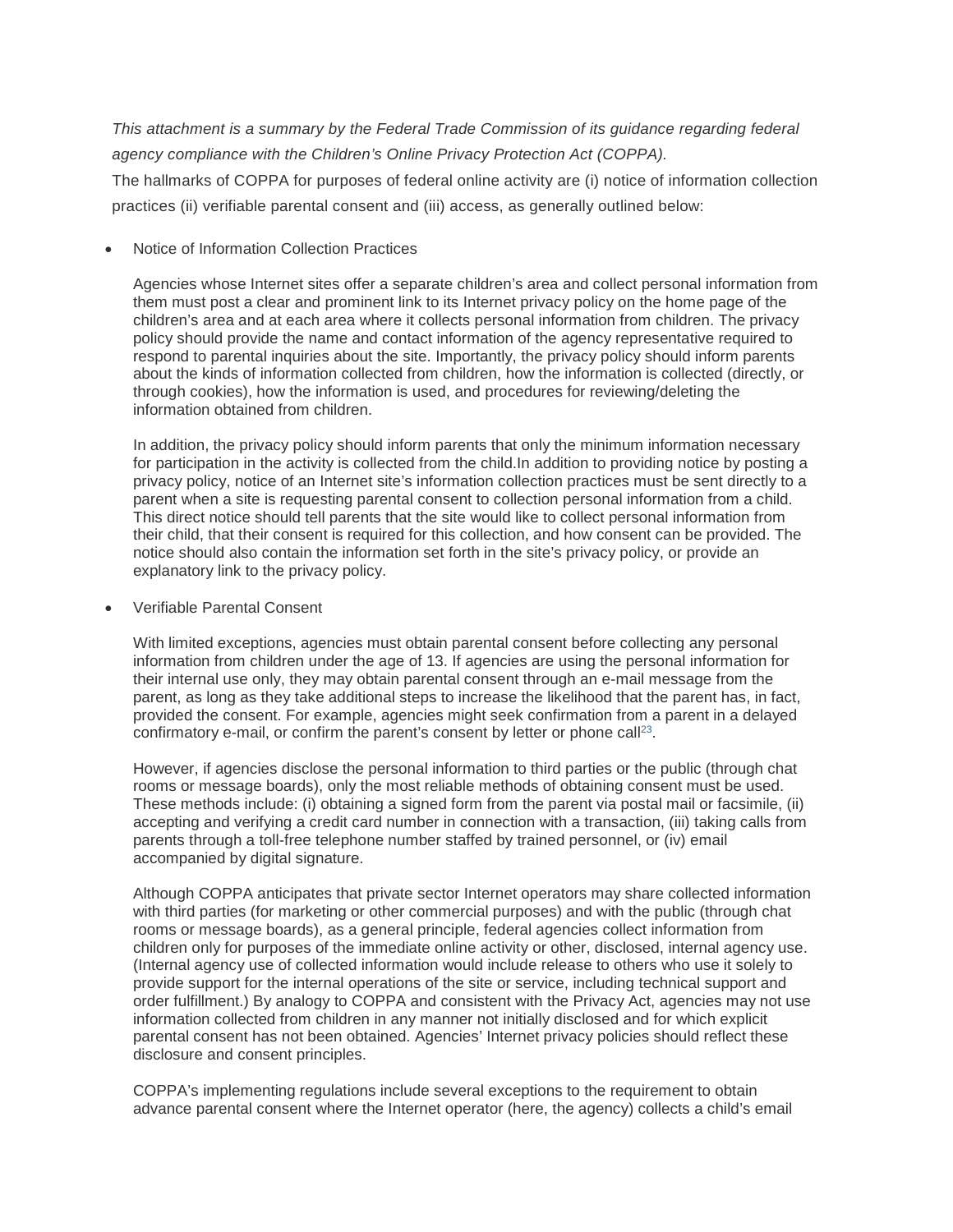address for the following purposes: (i) to provide notice and seek consent, (ii) to respond to a onetime request from a child before deleting it, (iii) to respond more than once to a specific request, e.g., for a subscription to a newsletter, as long as the parent is notified of, and has the opportunity to terminate a continuing series of communications, (iv) to protect the safety of a child, so long as the parent is notified and given the opportunity to prevent further use of the information, and (v) to protect the security or liability of the site or to respond to law enforcement if necessary.

Agencies should send a new notice and request for consent to parents any time the agency makes material changes in the collection or use of information to which the parent had previously agreed. Agencies should also make clear to parents that they may revoke their consent, refuse to allow further use or collection of the child's personal information and direct the agency to delete the information at any time.

• Access

At a parent's request, agencies must disclose the general kinds of personal information they collect online from children as well as the specific information collected from a child. Agencies must use reasonable procedures to ensure they are dealing with the child's parent before they provide access to the child's specific information, e.g., obtaining signed hard copy of identification, accepting and verifying a credit card number, taking calls from parents on a toll-free line staffed by trained personnel, email accompanied by digital signature, or email accompanied by a PIN or password obtained through one of the verification methods above.

In adapting the provisions of COPPA to their Internet operations, agencies should consult the FTC's web site at <http://www.ftc.gov/privacy/privacyinitiatives/childrens.html> or call the COPPA compliance telephone line at (202) 326-3140.

# <span id="page-13-0"></span>**Attachment D**

# **Summary of Modifications to Prior Guidance**

This Memorandum modifies prior guidance in the following ways:

\* Internet Privacy Policies [\(Memorandum 99-18\)](https://www.whitehouse.gov/wp-content/uploads/2017/11/1999-M-99-18-Privacy-Policies-on-Federal-Web-Sites.pdf):

- must identify when tracking technology is used to personalize the interaction, and explain the purpose of the feature and the visitor's option to decline it.
- must clearly explain when information is maintained and retrieved by personal identifier in a Privacy Act system of records; must provide (or link to) a Privacy Act statement (which may be subsumed within agency's Internet privacy policy) where Privacy Act information is solicited.
- should clearly explain an individual's rights under the Privacy Act if solicited information is to be maintained in a Privacy Act system of records; information about rights under the Privacy Act may be provided in the body of the web privacy policy or via link to the agency's published systems notice and Privacy Act regulation or other summary of rights under the Privacy Act (notice and explanation of rights under other privacy laws should be handled in the same manner).
- when a Privacy Act Statement is not required, must link to the agency's Internet privacy policy explaining the purpose of the collection and use of the information (point-of-collection notice at agency option).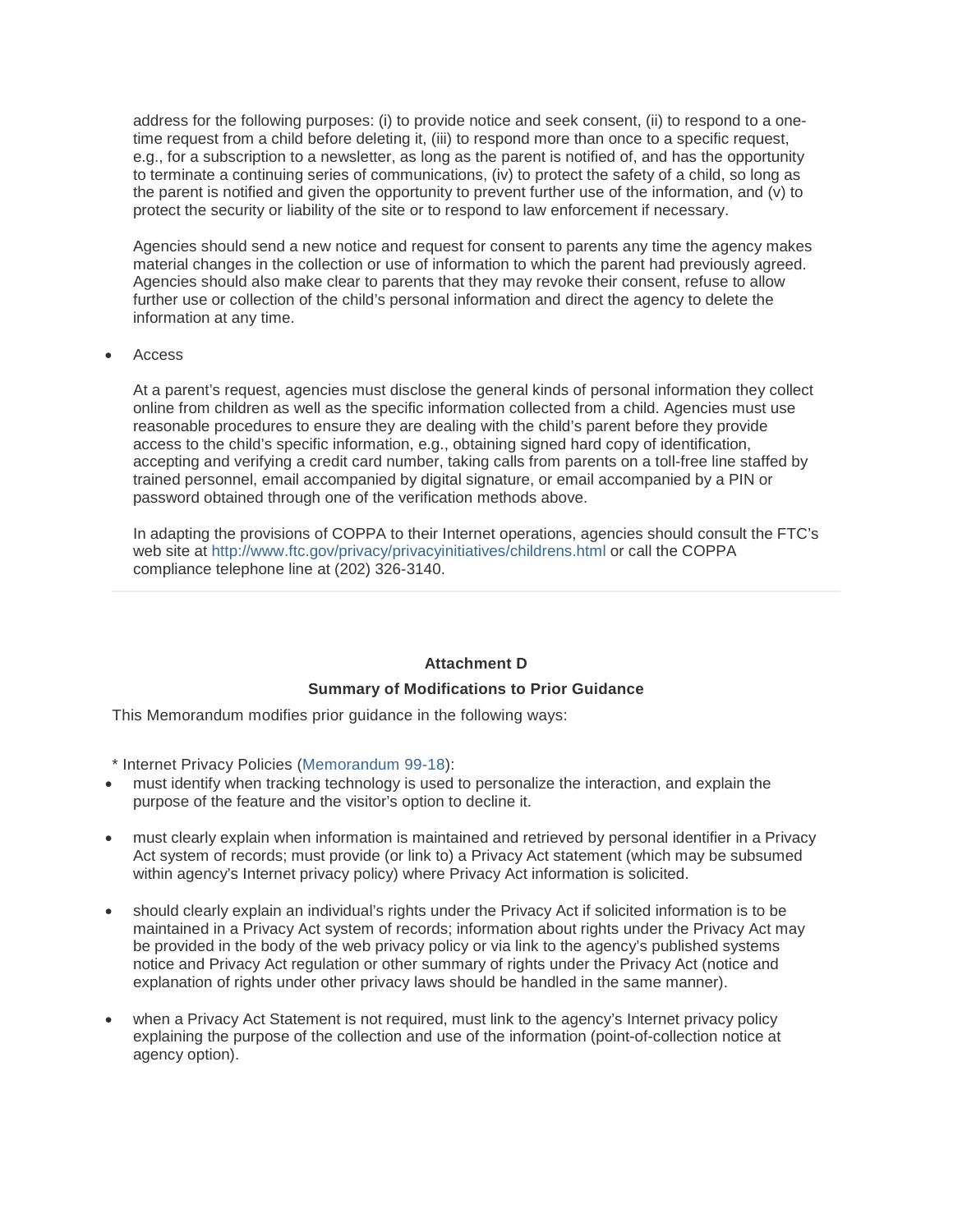- must clearly explain where the user may consent to the collection or sharing of information and must notify users of any available mechanism to grant consent.
- agencies must undertake to make their Internet privacy policies "readable" by privacy protection technology and report to OMB their progress in that effort.
- must adhere to the regulatory requirements of the Children's Online Privacy Protection Act (COPPA) when collecting information electronically from children under age 13.

\*Tracking Technology [\(Memorandum 00-13\)](https://www.whitehouse.gov/wp-content/uploads/2017/11/2000-M-00-13-Privacy-Policies-and-Data-Collection-on-Federal-Web-Sites-1.pdf):

- prohibition against tracking visitors' Internet use extended to include tracking by any means (previous guidance addressed only "persistent cookies").? authority to waive the prohibition on tracking in appropriate circumstances may be retained by the head of an agency, or may be delegated to (i) senior official(s) reporting directly to the agency head, or to (ii) the heads of subagencies.? agencies must report the use of tracking technology to OMB, identifying the circumstances, safeguards and approving official.
- agencies using customizing technology must explain the use, voluntary nature of and the safeguards applicable to the customizing device in the Internet privacy policy.
- agency heads or their designees may approve the use of persistent tracking technology to customize Internet interactions with the government.

\* Privacy responsibilities [\(Memorandum 99-05\)](https://www.whitehouse.gov/wp-content/uploads/2017/11/1999-M-99-05-Instructions-on-Complying-with-Presidents-Memorandum-of-May-14-1998-Privacy-and-Personal-Information-in-Federal-Records.pdf)

- agencies to identify individuals with day-to-day responsibility for implementing the privacy provisions of the E-Government Act, the Privacy Act and any other applicable statutory privacy regime.
- agencies to report to OMB the identities of senior official(s) primarily responsible for implementing and coordinating information technology/web policies and privacy policies.
- 1. Agencies may, consistent with individual practice, choose to extend the protections of the Privacy Act and E-Government Act to businesses, sole proprietors, aliens, etc.
- 2. Information in identifiable form is defined in section 208(d) of the Act as "any representation of information that permits the identity of an individual to whom the information applies to be reasonably inferred by either direct or indirect means." Information "permitting the physical or online contacting of a specific individual" (see section  $208(b)(1)(A)(ii)(II))$  is the same as "information in identifiable form."
- 3. Clinger-Cohen Act of 1996, 40 U.S.C. 11101(6).
- 4. Clinger-Cohen Act of 1996, 40 U.S.C. 11103.
- 5. In addition to these statutorily prescribed activities, the E-Government Act authorizes the Director of OMB to require agencies to conduct PIAs of existing electronic information systems or ongoing collections of information in identifiable form as the Director determines appropriate. (see section 208(b)(3)(C)).
- 6. Information in identifiable form about government personnel generally is protected by the Privacy Act of 1974. Nevertheless, OMB encourages agencies to conduct PIAs for these systems as appropriate.
- 7. Consistent with agency requirements under the Federal Information Security Management Act, agencies should: (i) affirm that the agency is following IT security requirements and procedures required by federal law and policy to ensure that information is appropriately secured, (ii) acknowledge that the agency has conducted a risk assessment, identified appropriate security controls to protect against that risk, and implemented those controls, (iii) describe the monitoring/testing/evaluating on a regular basis to ensure that controls continue to work properly, safeguarding the information, and (iv) provide a point of contact for any additional questions from users. Given the potential sensitivity of